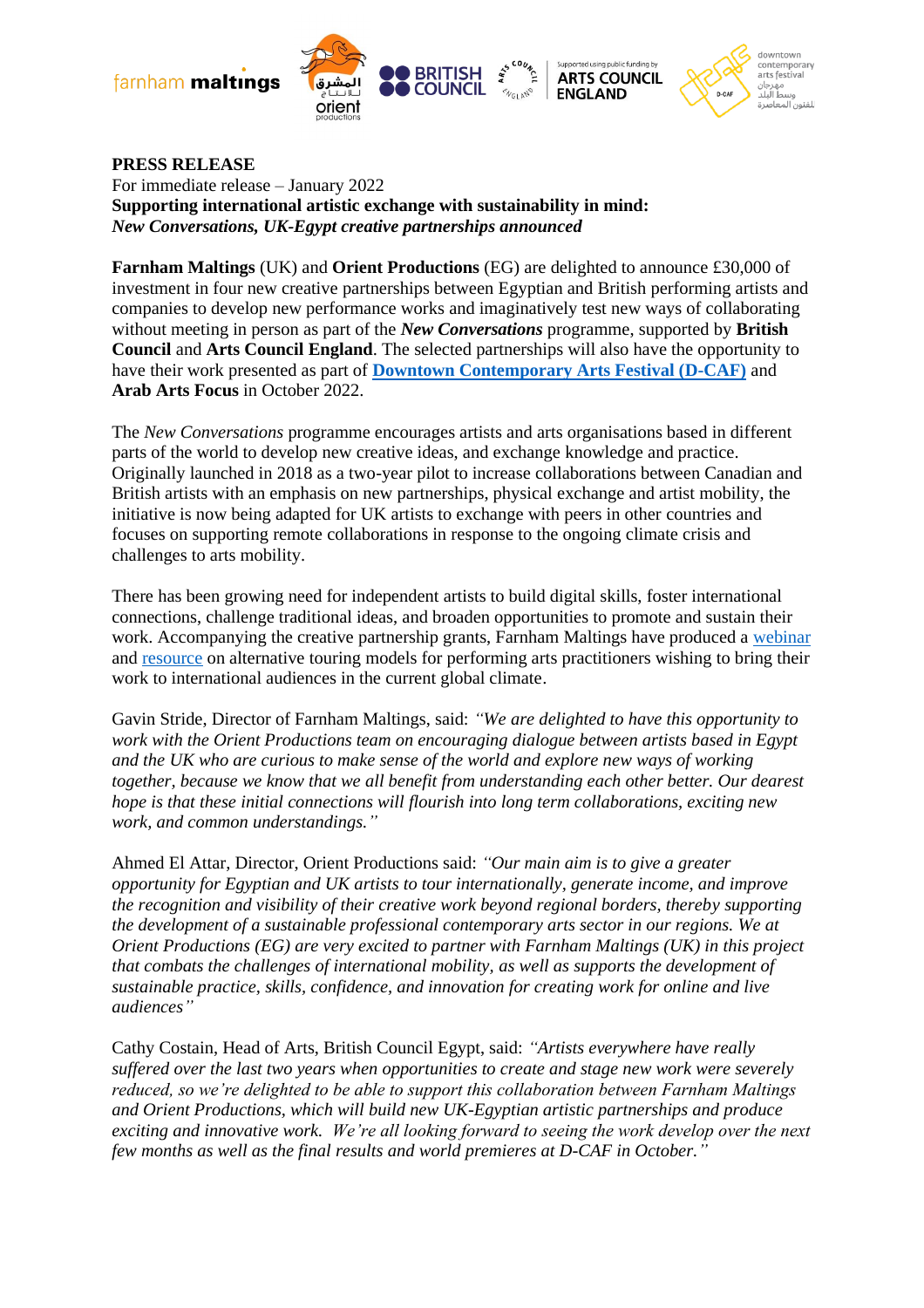



**BRITISH** 

Supported using public funding by

**ARTS COUNCIL** 

downtown contemporary<br>arts festival

مهرجان

سط البلد للفنون المعاصرة

The successful New Conversations, UK-Egypt creative partnerships are:

# **Abdalla Daif (Egypt/ Netherlands) and Lucy Ellinson (UK)**

*Beyond locality: the Thatcher Effect* will review and discuss the effects of Margaret Thatcher's neoliberal policies at the social level, and aim to highlight the global connectedness of these interventions in a human and relatable way through the experiences of a family based in North Wales and a family in northern Egypt.

## **Milk Presents (UK), Nagham Salah Othman (Egypt/ Sudan) and Sami Yassin (Egypt)**

A live dance-film audio experience will be developed to create a space for play, communion, and encounter, online and on the streets of Cairo and London. In reaction to hardening borders, *It is certain that we too shall see / Wa yubqa wajho rabboka / wehna kaman hanshoof* will use the Sufi tradition of dance as a means to transcend the physical and a starting point for surmounting distance and difference, through creativity encountering humanity - and perhaps divinity.

## **Kristin Bacheva (UK) and Ahmad Auiby (Egypt)**

Drawing inspiration from the experience of isolation during COVID-19, *Poetic cybernetics* will explore the idea of blending physical and virtual bodies, and how technology has facilitated this blending by expanding our perception of reality. Using Artificial Intelligence, the artists will translate physical movement into a digital visual performance.

## **Joel Cahen (UK) and Shaymaa Shoukry (Egypt)**

*The Depths* will be an exploration of water as a space for movement, performance and listening – working with themes that contrast womb-like environments and intimate experiences with public spaces, the fragility of our marine environment and ecosystem, and the use of water as a shared resource, building block of life and carrier of our collective consciousness. A dance film shot underwater in the Red Sea and at a Cairo pool with a sound composition will form the basis for an underwater live performance.

## **Press contacts:**

UK - Niki Hanmer | t: +44 (0)1252 745476 | e[: niki.hanmer@farnhammaltings.com](mailto:niki.hanmer@farnhammaltings.com) Egypt - Basma Hamed | t: (+202) 259 237 49 | e: [basmahamed@orientproductions.org](mailto:basmahamed@orientproductions.org)

## NOTES TO EDITORS

The *New Conversations, UK-Egypt creative partnerships* programme is funded and delivered by Farnham Maltings and Orient Productions, with support from British Council Egypt and Arts Council England. The New Conversations programme was initiated in 2018 by Farnham Maltings, British Council, Canada Council for the Arts, and the High Commission of Canada in the UK.

**[Farnham Maltings](http://farnhammaltings.com/)** is a cultural organisation based in Surrey, England and working on a local, national and international level. Farnham Maltings support, collaborate with, and invest in artists to make new theatre and reach new audiences. Farnham Maltings believe that the arts help us to make sense of the world, bring people together and articulate new ideas. Farnham Maltings support a network of 180 venues across the south east of England, organise a bi-annual assembly connecting an international audience with new English performance, produce a stable of independent theatre companies and are working to diversify the makers and audience for the arts in the UK. Farnham Maltings is an Arts Council England National Portfolio Organisation and receives specific support for its international programme. Registered charity no 305034.